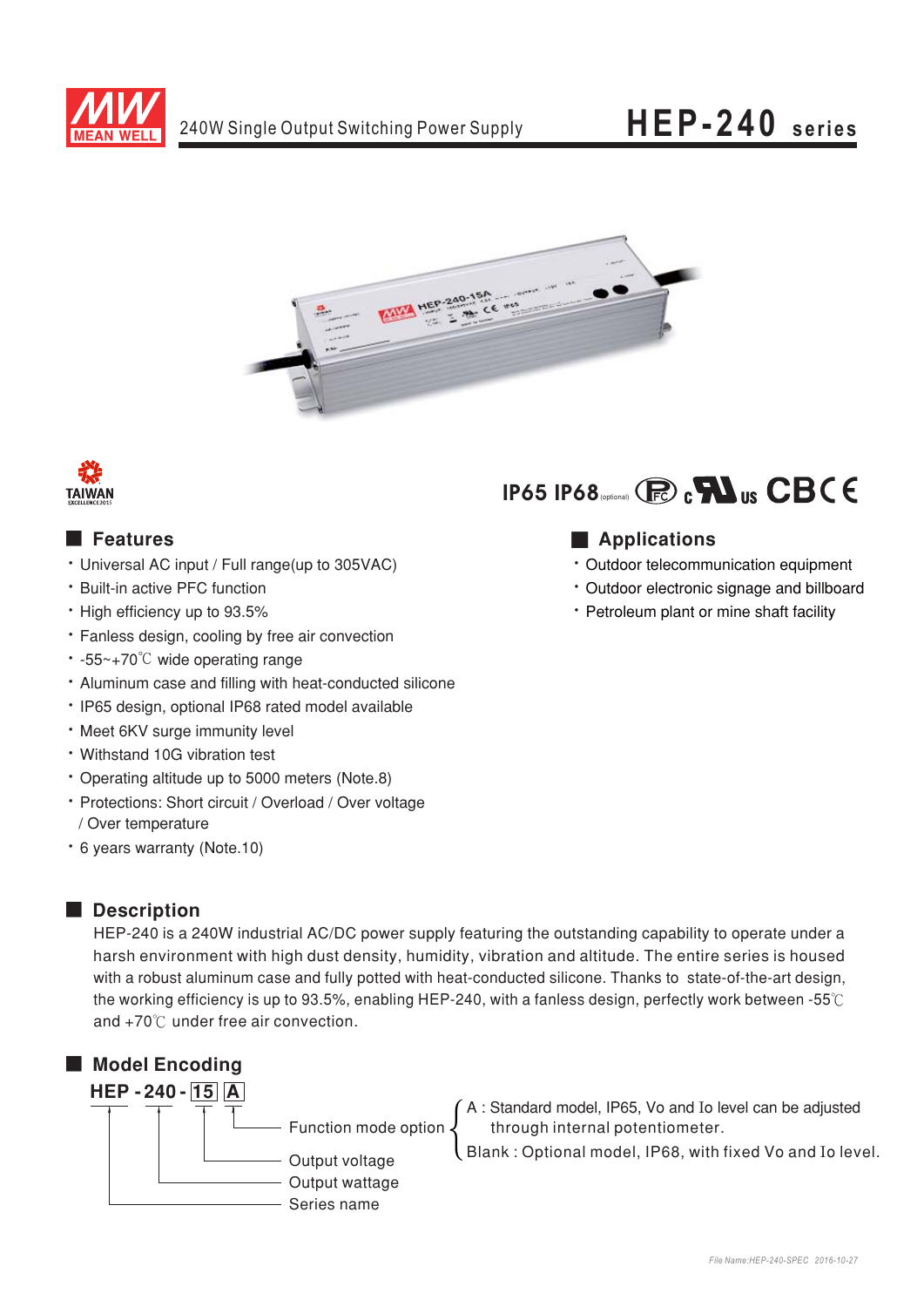

### **SPECIFICATION**

| <b>MODEL</b>                      |                                                                                                      | HEP-240-12                                                                                                                                                                                                                                                                                                                                                                                                                                                                                                                                                                                                                                                                                                                                                                                                                                                                                                                                                                                                                                                                                                                                                         | HEP-240-15     | HEP-240-24     | HEP-240-36     | HEP-240-48     | HEP-240-54     |
|-----------------------------------|------------------------------------------------------------------------------------------------------|--------------------------------------------------------------------------------------------------------------------------------------------------------------------------------------------------------------------------------------------------------------------------------------------------------------------------------------------------------------------------------------------------------------------------------------------------------------------------------------------------------------------------------------------------------------------------------------------------------------------------------------------------------------------------------------------------------------------------------------------------------------------------------------------------------------------------------------------------------------------------------------------------------------------------------------------------------------------------------------------------------------------------------------------------------------------------------------------------------------------------------------------------------------------|----------------|----------------|----------------|----------------|----------------|
|                                   | <b>DC VOLTAGE</b>                                                                                    | 12V                                                                                                                                                                                                                                                                                                                                                                                                                                                                                                                                                                                                                                                                                                                                                                                                                                                                                                                                                                                                                                                                                                                                                                | 15V            | <b>24V</b>     | 36V            | 48V            | 54V            |
| <b>OUTPUT</b>                     | <b>RATED CURRENT</b>                                                                                 | 16A                                                                                                                                                                                                                                                                                                                                                                                                                                                                                                                                                                                                                                                                                                                                                                                                                                                                                                                                                                                                                                                                                                                                                                | 15A            | 10A            | 6.7A           | 5A             | 4.45A          |
|                                   | <b>RATED POWER</b>                                                                                   | 192W                                                                                                                                                                                                                                                                                                                                                                                                                                                                                                                                                                                                                                                                                                                                                                                                                                                                                                                                                                                                                                                                                                                                                               | 225W           | 240W           | 241.2W         | 240W           | 240.3W         |
|                                   | RIPPLE & NOISE (max.) Note.2 150mVp-p                                                                |                                                                                                                                                                                                                                                                                                                                                                                                                                                                                                                                                                                                                                                                                                                                                                                                                                                                                                                                                                                                                                                                                                                                                                    | 150mVp-p       | 150mVp-p       | 250mVp-p       | 250mVp-p       | 350mVp-p       |
|                                   | VOLTAGE ADJ. RANGE Note.5 $11.2 \sim 12.8V$                                                          |                                                                                                                                                                                                                                                                                                                                                                                                                                                                                                                                                                                                                                                                                                                                                                                                                                                                                                                                                                                                                                                                                                                                                                    | $14 - 16V$     | $22.4 - 25.6V$ | $33.5 - 38.5V$ | $44.8 - 51.2V$ | $50 - 57V$     |
|                                   | <b>CURRENT ADJ. RANGE</b>                                                                            | Can be adjusted by internal potentiometer for A type only                                                                                                                                                                                                                                                                                                                                                                                                                                                                                                                                                                                                                                                                                                                                                                                                                                                                                                                                                                                                                                                                                                          |                |                |                |                |                |
|                                   |                                                                                                      | $8 - 16A$                                                                                                                                                                                                                                                                                                                                                                                                                                                                                                                                                                                                                                                                                                                                                                                                                                                                                                                                                                                                                                                                                                                                                          | $7.5 - 15A$    | $5 - 10A$      | $3.3 - 6.7A$   | $2.5 - 5A$     | $2.23 - 4.45A$ |
|                                   | <b>VOLTAGE TOLERANCE Note.3</b>                                                                      | ±2.5%                                                                                                                                                                                                                                                                                                                                                                                                                                                                                                                                                                                                                                                                                                                                                                                                                                                                                                                                                                                                                                                                                                                                                              | ±2.0%          | ±1.0%          | ±1.0%          | ±1.0%          | ±1.0%          |
|                                   | <b>LINE REGULATION</b>                                                                               | ±0.5%                                                                                                                                                                                                                                                                                                                                                                                                                                                                                                                                                                                                                                                                                                                                                                                                                                                                                                                                                                                                                                                                                                                                                              | ±0.5%          | ±0.5%          | ±0.5%          | ±0.5%          | ±0.5%          |
|                                   | <b>LOAD REGULATION</b>                                                                               | ±2.0%                                                                                                                                                                                                                                                                                                                                                                                                                                                                                                                                                                                                                                                                                                                                                                                                                                                                                                                                                                                                                                                                                                                                                              | ±1.5%          | ±0.5%          | $\pm 0.5\%$    | $\pm 0.5\%$    | ±0.5%          |
|                                   | <b>SETUP, RISE TIME</b>                                                                              | Note.6 1000ms,80ms/115VAC 500ms,80ms/230VAC at full load                                                                                                                                                                                                                                                                                                                                                                                                                                                                                                                                                                                                                                                                                                                                                                                                                                                                                                                                                                                                                                                                                                           |                |                |                |                |                |
|                                   | <b>HOLD UP TIME (Typ.)</b>                                                                           | 15ms at full load 230VAC /115VAC                                                                                                                                                                                                                                                                                                                                                                                                                                                                                                                                                                                                                                                                                                                                                                                                                                                                                                                                                                                                                                                                                                                                   |                |                |                |                |                |
| <b>INPUT</b>                      | <b>VOLTAGE RANGE</b>                                                                                 | Note.4 $\vert$ 90 ~ 305VAC<br>$127 - 431VDC$                                                                                                                                                                                                                                                                                                                                                                                                                                                                                                                                                                                                                                                                                                                                                                                                                                                                                                                                                                                                                                                                                                                       |                |                |                |                |                |
|                                   | <b>FREQUENCY RANGE</b>                                                                               | $47 \sim 63$ Hz                                                                                                                                                                                                                                                                                                                                                                                                                                                                                                                                                                                                                                                                                                                                                                                                                                                                                                                                                                                                                                                                                                                                                    |                |                |                |                |                |
|                                   | <b>POWER FACTOR (Typ.)</b>                                                                           | PF>0.98/115VAC, PF>0.95/230VAC, PF>0.92/277VAC at full load                                                                                                                                                                                                                                                                                                                                                                                                                                                                                                                                                                                                                                                                                                                                                                                                                                                                                                                                                                                                                                                                                                        |                |                |                |                |                |
|                                   | <b>EFFICIENCY (Typ.)</b>                                                                             | 90%                                                                                                                                                                                                                                                                                                                                                                                                                                                                                                                                                                                                                                                                                                                                                                                                                                                                                                                                                                                                                                                                                                                                                                | 90%            | 92.5%          | 92.5%          | 93%            | 93.5%          |
|                                   | <b>12V</b><br><b>AC CURRENT (Typ.)</b><br>$15 - 54V$                                                 | 2A / 115VAC                                                                                                                                                                                                                                                                                                                                                                                                                                                                                                                                                                                                                                                                                                                                                                                                                                                                                                                                                                                                                                                                                                                                                        | 1.05A/230VAC   | 0.9A/277VAC    |                |                |                |
|                                   |                                                                                                      | 2.5A/115VAC<br>1.3A / 230VAC<br>1.1A/277VAC                                                                                                                                                                                                                                                                                                                                                                                                                                                                                                                                                                                                                                                                                                                                                                                                                                                                                                                                                                                                                                                                                                                        |                |                |                |                |                |
|                                   | <b>INRUSH CURRENT(Typ.)</b>                                                                          | COLD START 75A at 230VAC                                                                                                                                                                                                                                                                                                                                                                                                                                                                                                                                                                                                                                                                                                                                                                                                                                                                                                                                                                                                                                                                                                                                           |                |                |                |                |                |
|                                   | <b>LEAKAGE CURRENT</b>                                                                               | <0.75mA / 277VAC                                                                                                                                                                                                                                                                                                                                                                                                                                                                                                                                                                                                                                                                                                                                                                                                                                                                                                                                                                                                                                                                                                                                                   |                |                |                |                |                |
| <b>PROTECTION</b>                 | <b>OVER CURRENT</b>                                                                                  | $105 - 125%$                                                                                                                                                                                                                                                                                                                                                                                                                                                                                                                                                                                                                                                                                                                                                                                                                                                                                                                                                                                                                                                                                                                                                       |                |                |                |                |                |
|                                   |                                                                                                      | Protection type : Constant current limiting, recovers automatically after fault condition is removed                                                                                                                                                                                                                                                                                                                                                                                                                                                                                                                                                                                                                                                                                                                                                                                                                                                                                                                                                                                                                                                               |                |                |                |                |                |
|                                   | <b>SHORT CIRCUIT</b>                                                                                 | Constant current limiting, recovers automatically after fault condition is removed                                                                                                                                                                                                                                                                                                                                                                                                                                                                                                                                                                                                                                                                                                                                                                                                                                                                                                                                                                                                                                                                                 |                |                |                |                |                |
|                                   | <b>OVER VOLTAGE</b>                                                                                  | $13.5 - 18V$                                                                                                                                                                                                                                                                                                                                                                                                                                                                                                                                                                                                                                                                                                                                                                                                                                                                                                                                                                                                                                                                                                                                                       | $17.5 - 21.5V$ | $27 - 34V$     | $43 - 49V$     | $55 - 63V$     | $60 - 67V$     |
|                                   |                                                                                                      | Protection type : Shut down and latch off o/p voltage, re-power on to recover                                                                                                                                                                                                                                                                                                                                                                                                                                                                                                                                                                                                                                                                                                                                                                                                                                                                                                                                                                                                                                                                                      |                |                |                |                |                |
|                                   | Shut down o/p voltage, recovers automatically after temperature goes down<br><b>OVER TEMPERATURE</b> |                                                                                                                                                                                                                                                                                                                                                                                                                                                                                                                                                                                                                                                                                                                                                                                                                                                                                                                                                                                                                                                                                                                                                                    |                |                |                |                |                |
| <b>ENVIRONMENT</b>                | <b>WORKING TEMP.</b>                                                                                 | $-55 \sim +70^{\circ}$ C (Refer to "Derating Curve")                                                                                                                                                                                                                                                                                                                                                                                                                                                                                                                                                                                                                                                                                                                                                                                                                                                                                                                                                                                                                                                                                                               |                |                |                |                |                |
|                                   | <b>WORKING HUMIDITY</b>                                                                              | 20~95% RH non-condensing                                                                                                                                                                                                                                                                                                                                                                                                                                                                                                                                                                                                                                                                                                                                                                                                                                                                                                                                                                                                                                                                                                                                           |                |                |                |                |                |
|                                   | <b>STORAGE TEMP., HUMIDITY</b>                                                                       | $-60 \sim +80^{\circ}$ C, 10 ~ 95% RH                                                                                                                                                                                                                                                                                                                                                                                                                                                                                                                                                                                                                                                                                                                                                                                                                                                                                                                                                                                                                                                                                                                              |                |                |                |                |                |
|                                   | <b>TEMP. COEFFICIENT</b>                                                                             | $\pm$ 0.03%/°C (0~60°C)                                                                                                                                                                                                                                                                                                                                                                                                                                                                                                                                                                                                                                                                                                                                                                                                                                                                                                                                                                                                                                                                                                                                            |                |                |                |                |                |
|                                   | <b>VIBRATION</b>                                                                                     | 20 ~ 500Hz, 10G 12min./1cycle, period for 72min. each along X, Y, Z axes                                                                                                                                                                                                                                                                                                                                                                                                                                                                                                                                                                                                                                                                                                                                                                                                                                                                                                                                                                                                                                                                                           |                |                |                |                |                |
|                                   | <b>SAFETY STANDARDS</b>                                                                              | UL60950-1, IP65 (or IP68 for HEP-240 Blank-Type) approved; design refer to TUV EN60950-1                                                                                                                                                                                                                                                                                                                                                                                                                                                                                                                                                                                                                                                                                                                                                                                                                                                                                                                                                                                                                                                                           |                |                |                |                |                |
| <b>SAFETY &amp;</b><br><b>EMC</b> | <b>WITHSTAND VOLTAGE</b>                                                                             | I/P-O/P:3.75KVAC I/P-FG:2KVAC O/P-FG:1.5KVAC                                                                                                                                                                                                                                                                                                                                                                                                                                                                                                                                                                                                                                                                                                                                                                                                                                                                                                                                                                                                                                                                                                                       |                |                |                |                |                |
|                                   | <b>ISOLATION RESISTANCE</b>                                                                          | I/P-O/P, I/P-FG, O/P-FG:100M Ohms / 500VDC / 25°C/70% RH                                                                                                                                                                                                                                                                                                                                                                                                                                                                                                                                                                                                                                                                                                                                                                                                                                                                                                                                                                                                                                                                                                           |                |                |                |                |                |
|                                   | <b>EMC EMISSION</b>                                                                                  | Compliance to EN55022 (CISPR22) Class B, EN61000-3-2,-3                                                                                                                                                                                                                                                                                                                                                                                                                                                                                                                                                                                                                                                                                                                                                                                                                                                                                                                                                                                                                                                                                                            |                |                |                |                |                |
|                                   | <b>EMC IMMUNITY</b>                                                                                  | Compliance to EN61000-4-2,3,4,5,6,8,11, EN55024, light industry level (surge 6KV), criteria A                                                                                                                                                                                                                                                                                                                                                                                                                                                                                                                                                                                                                                                                                                                                                                                                                                                                                                                                                                                                                                                                      |                |                |                |                |                |
| <b>OTHERS</b>                     | <b>MTBF</b>                                                                                          | 171.3K hrs min.<br>MIL-HDBK-217F $(25^{\circ}$ C)                                                                                                                                                                                                                                                                                                                                                                                                                                                                                                                                                                                                                                                                                                                                                                                                                                                                                                                                                                                                                                                                                                                  |                |                |                |                |                |
|                                   | <b>DIMENSION</b>                                                                                     | 244.2*68*38.8mm (L*W*H)                                                                                                                                                                                                                                                                                                                                                                                                                                                                                                                                                                                                                                                                                                                                                                                                                                                                                                                                                                                                                                                                                                                                            |                |                |                |                |                |
|                                   | <b>PACKING</b>                                                                                       | 1.3Kg; 12pcs/16.6Kg/0.84CUFT                                                                                                                                                                                                                                                                                                                                                                                                                                                                                                                                                                                                                                                                                                                                                                                                                                                                                                                                                                                                                                                                                                                                       |                |                |                |                |                |
| <b>NOTE</b>                       | 5. A-Type only.<br>10. Refer to warranty statement.                                                  | 1. All parameters NOT specially mentioned are measured at 230VAC input, rated load and $25^{\circ}$ of ambient temperature.<br>2. Ripple & noise are measured at 20MHz of bandwidth by using a 12" twisted pair-wire terminated with a 0.1uf & 47uf parallel capacitor.<br>3. Tolerance : includes set up tolerance, line regulation and load regulation.<br>4. Derating may be needed under low input voltages. Please check the static characteristics for more details.<br>6. Length of set up time is measured at cold first start. Turning ON/OFF the power supply may lead to increase of the set up time.<br>7. The power supply is considered as a component that will be operated in combination with final equipment. Since EMC performance will be affected by the<br>complete installation, the final equipment manufacturers must re-qualify EMC Directive on the complete installation again.<br>8. The ambient temperature derating of $3.5^{\circ}$ C/1000m is needed for operating altitude greater than 2000m(6500ft).<br>9. The water protection level test for the IP68 rating is performed 1000mm below the surface of the water for 1 month. |                |                |                |                |                |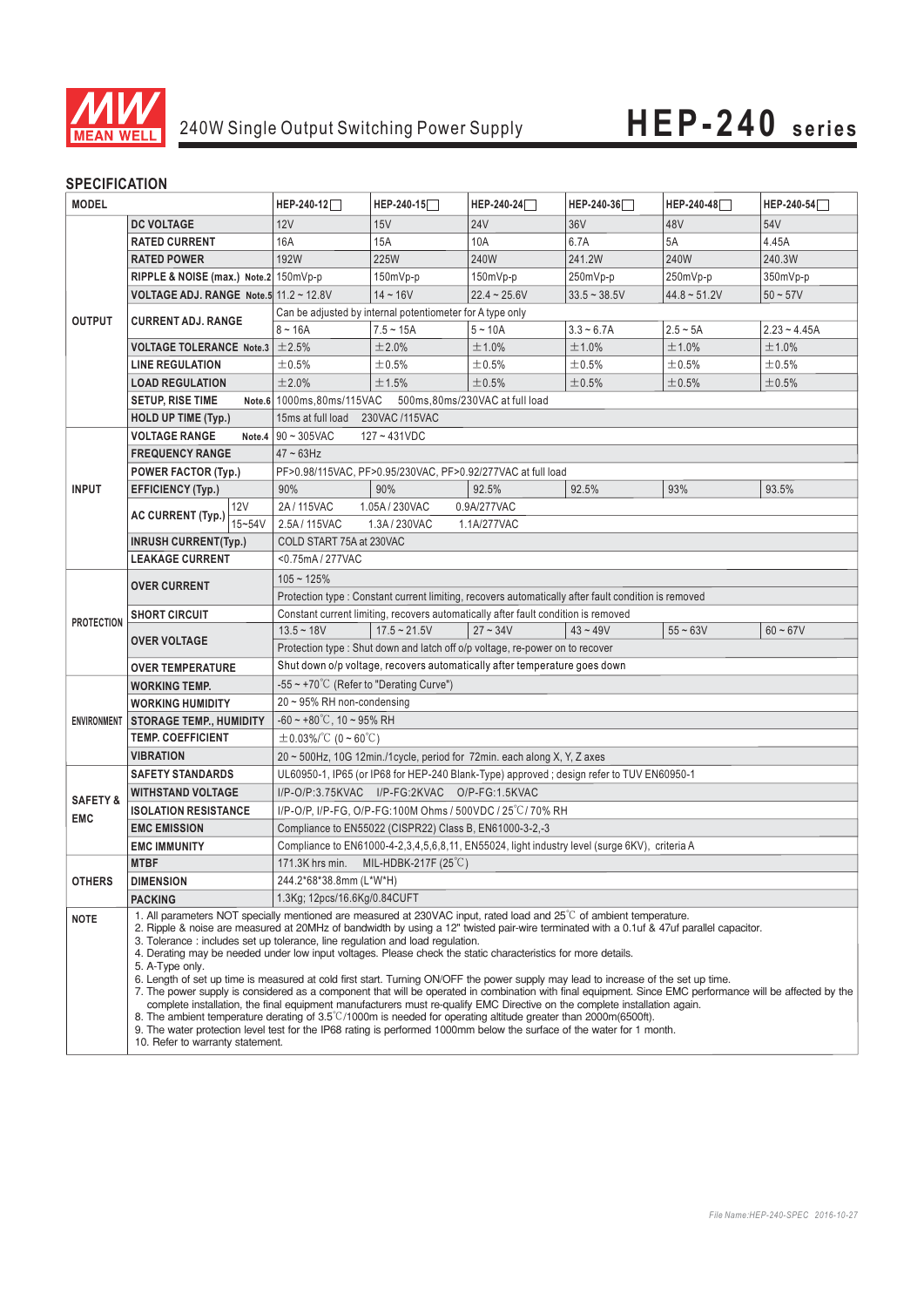

# 240W Single Output Switching Power Supply **HEP-240 series**